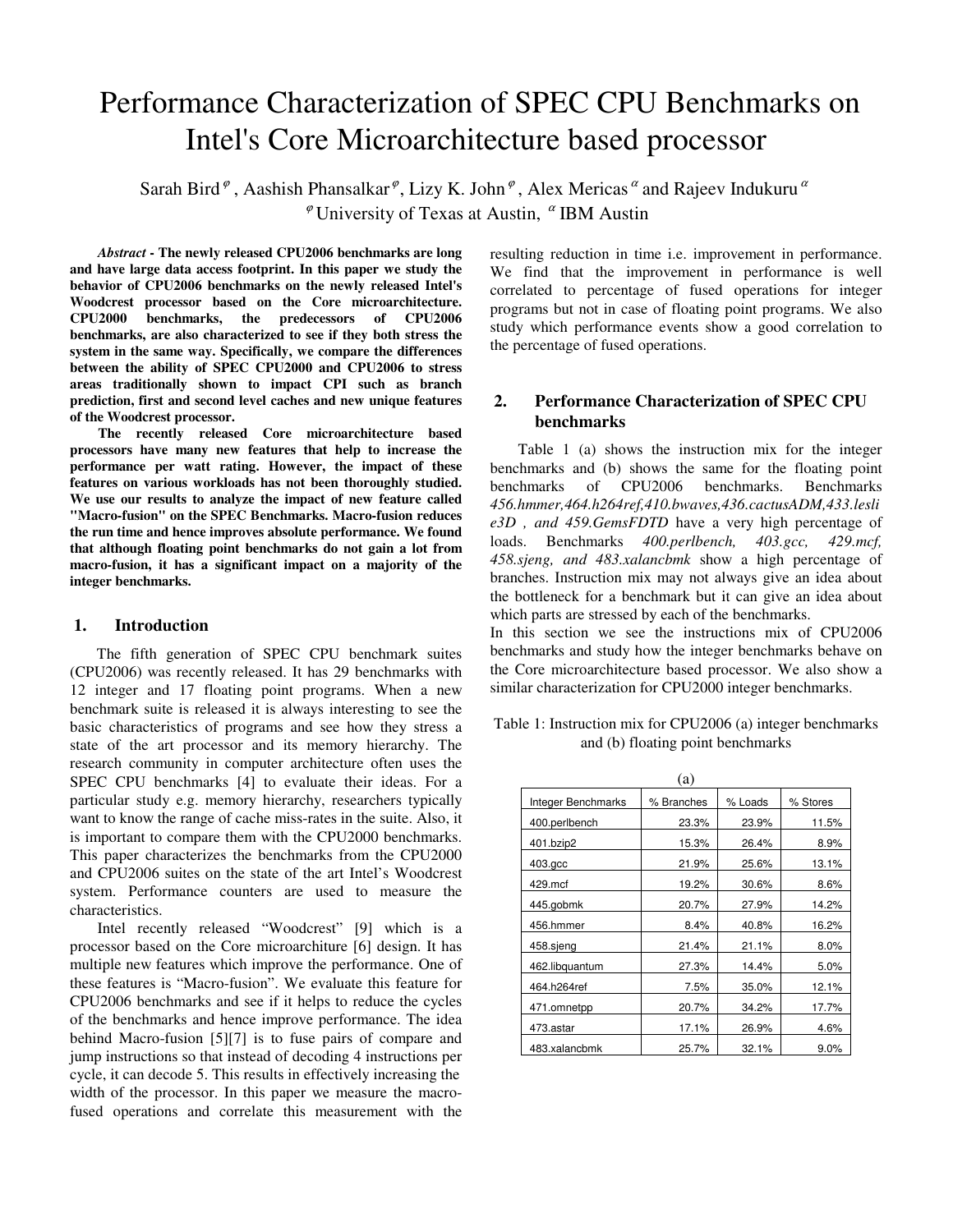|               | ( U J      |         |          |
|---------------|------------|---------|----------|
| FP Benchmarks | % Branches | % Loads | % Stores |
| 410.bwaves    | 0.7%       | 46.5%   | 8.5%     |
| 416.gamess    | 7.9%       | 34.6%   | 9.2%     |
| 433.milc      | 1.5%       | 37.3%   | 10.7%    |
| 434.zeusmp    | 4.0%       | 28.7%   | 8.1%     |
| 435.gromacs   | 3.4%       | 29.4%   | 14.5%    |
| 436.cactusADM | 0.2%       | 46.5%   | 13.2%    |
| 437.leslie3d  | 3.2%       | 45.4%   | 10.6%    |
| 444.namd      | 4.9%       | 23.3%   | 6.0%     |
| 447.dealll    | 17.2%      | 34.6%   | 7.3%     |
| 450.soplex    | 16.4%      | 38.9%   | 7.5%     |
| 453.povray    | 14.3%      | 30.0%   | 8.8%     |
| 454.calculix  | 4.6%       | 31.9%   | 3.1%     |
| 459.GemsFDTD  | 1.5%       | 45.1%   | 10.0%    |
| 465.tonto     | 5.9%       | 34.8%   | 10.8%    |
| 470.lbm       | 0.9%       | 26.3%   | 8.5%     |
| 481.wrf       | 5.7%       | 30.7%   | 7.5%     |
| 482.sphinx3   | 10.2%      | 30.4%   | 3.0%     |

 $(h)$ 



Figure 1: (a) Shows L1 data cache misses per 1000 instructions for CPU2006 benchmarks and (b) shows the same for CPU2000 benchmarks

Figure 1(a) shows the L1 data cache misses per 1000 instructions for CPU2006 benchmarks and Figure 1(b) shows similar characterization for CPU2000 benchmarks. It is interesting to see that the *mcf* benchmark in CPU2000 suite shows a higher L1 data cache miss-rate than the *mcf*  benchmark in CPU2006. There are total 5 benchmarks in CPU2000 which are close to or greater than 25 MPKI (misses per 1000 instructions) but only 4 benchmarks in CPU2006 which are equal to or greater than 25 MPKI. From the results it appears that the CPU2006 benchmarks do not stress the L1 data cache significantly more than CPU2000. However, it is also important to see how they stress the L2 data cache. In CPU2006 there are benchmarks e.g. *456.hmmr* and *458.sjeng* which show MPKI which is smaller than 5. From Table 1 the program which has the highest percentage of load instructions shows the smallest cache miss rate. This shows that *456.hmmer* exhibits good locality and hence shows a very low cache miss-rate. The same could be said about *464.h264ref* for which the percentage of loads is 42% but the percentage of L1 cache miss-rate is only close to 5 MPKI

Figure 2(a) and 2(b) show the MPKI (L2 cache misses per 1000 instructions for CPU2006 and CPU2000 benchmarks. Even though the L1 cache miss-rates of both suites vary in the same range, there is a drastic increase in the L2 cache missrates for CPU2006 benchmarks as compared to CPU2000 benchmarks. This validates the fact that the CPU2006 benchmarks have much bigger data footprint and stress the L2 cache more with the data accesses. Figure  $3(a)$  and  $3(b)$  show the branch mispredictions per 1000 instructions for CPU2006 and CPU2000 benchmarks respectively. It is reasonable to say that there are a few benchmarks in CPU2006 which show worse branch behavior than the CPU2000 benchmarks.

Table 2 shows the correlation coefficients of each of the above measured characteristics with CPI using the characteristics measured for CPU2006 benchmarks. If the value of the correlation coefficient is closer to 1 it has more impact on the performance (CPI). It is evident from Table 2 that the L2 cache misses per 1000 instructions has the greatest impact on CPI of the metrics studied, followed by the L1 misses. The branch mispredictions do not affect the CPI as much which suggests that the benchmarks which show poor branch behavior will not necessarily show worse performance.

Table 2: Correlation coefficients of performance characteristics with CPI

| <b>Characteristics</b>               | <b>Correlation coefficient</b> |
|--------------------------------------|--------------------------------|
| Brach mispredictions per KI and CPI  | 0.150                          |
| L1-D cache misses per KI and CPI     | 0.918                          |
| L <sub>2</sub> misses per KI and CPI | 0.964                          |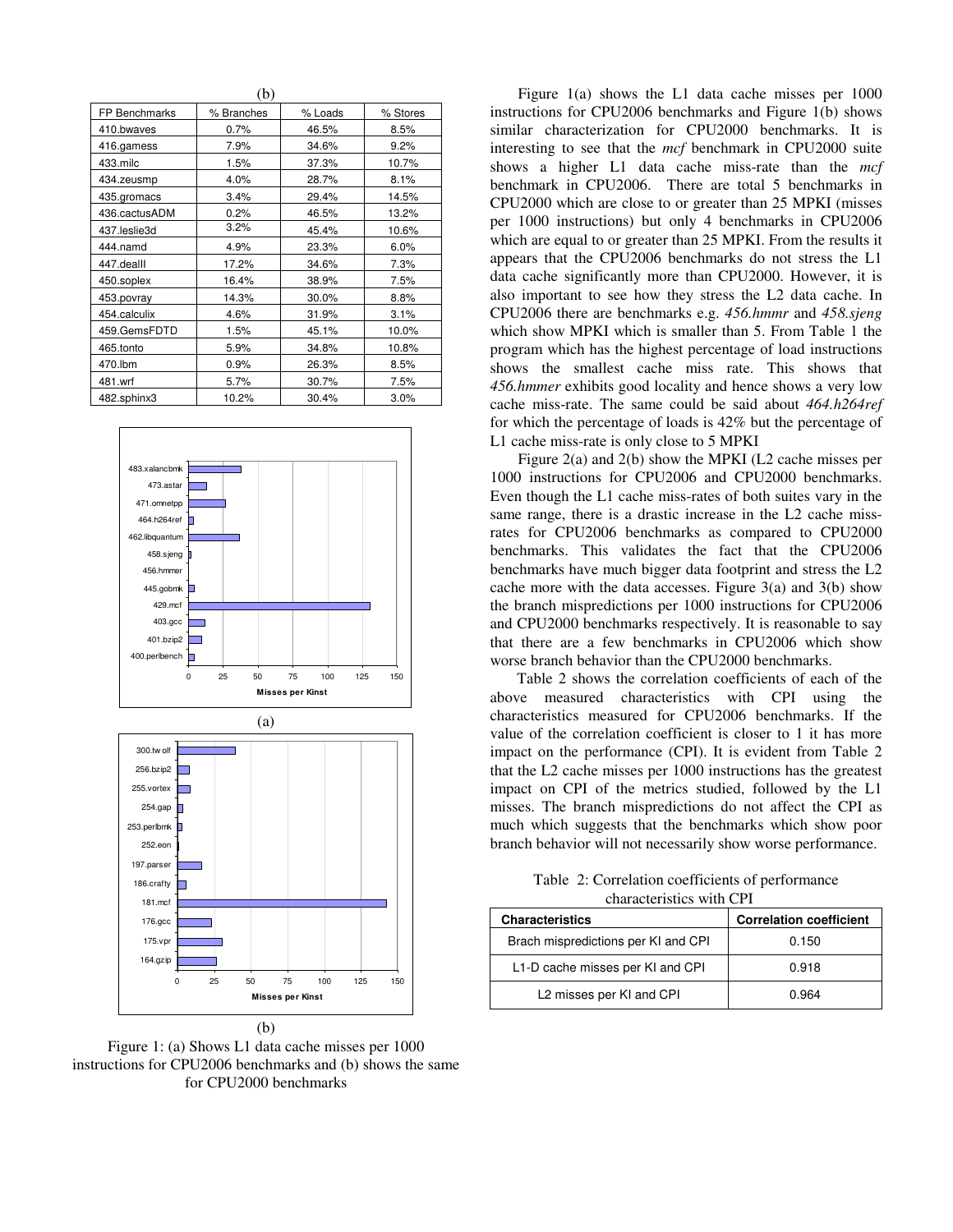

(b)



# **3. Macro-fusion and Micro-op fusion in the Core Microarchiture based processors**

There are several new architectural features that were added in the Core Microarchiture based processors that are different as compared to their predecessors. One such feature is "Macro-fusion" [5][7]. Macro-fusion is a new feature for the Core microarchitecture, which is designed to decrease the number of micro-ops in the instruction stream. The hardware can perform a maximum of one macro-fusion per cycle. Select pairs of compare and branch instruction are fused together during the pre-decode phase and then sent through any one of the four decoders. The decoder then produces a micro-op from the fused pair of instructions. Although it does require some





Figure 3: (a) Shows the branch mispredictions per 1000 instructions for CPU2006 benchmarks and (b) shows the same for CPU2000 benchmarks

additional hardware, macro-fusion allows a single decoder to process two instructions in one cycle, save entries in the reorder buffer and reservation stations, and allow an ALU to process two instructions at once.

Woodcrest also has another type of fusion called the "Micro-op fusion" which is the enhanced version of the previous fusion that was first introduced on Pentium M [12]. Micro-op fusion [5] [7], which takes place during the decode phase, works by creating a pair of fused micro-ops which are tracked as a single micro-op by the reorder buffer. These fused pairs, which are typically composed of a store/load address micro-op and a data micro-op are issued separately and can be executed in parallel. The advantage of micro-op fusion is that the reorder buffer is able to issue and commit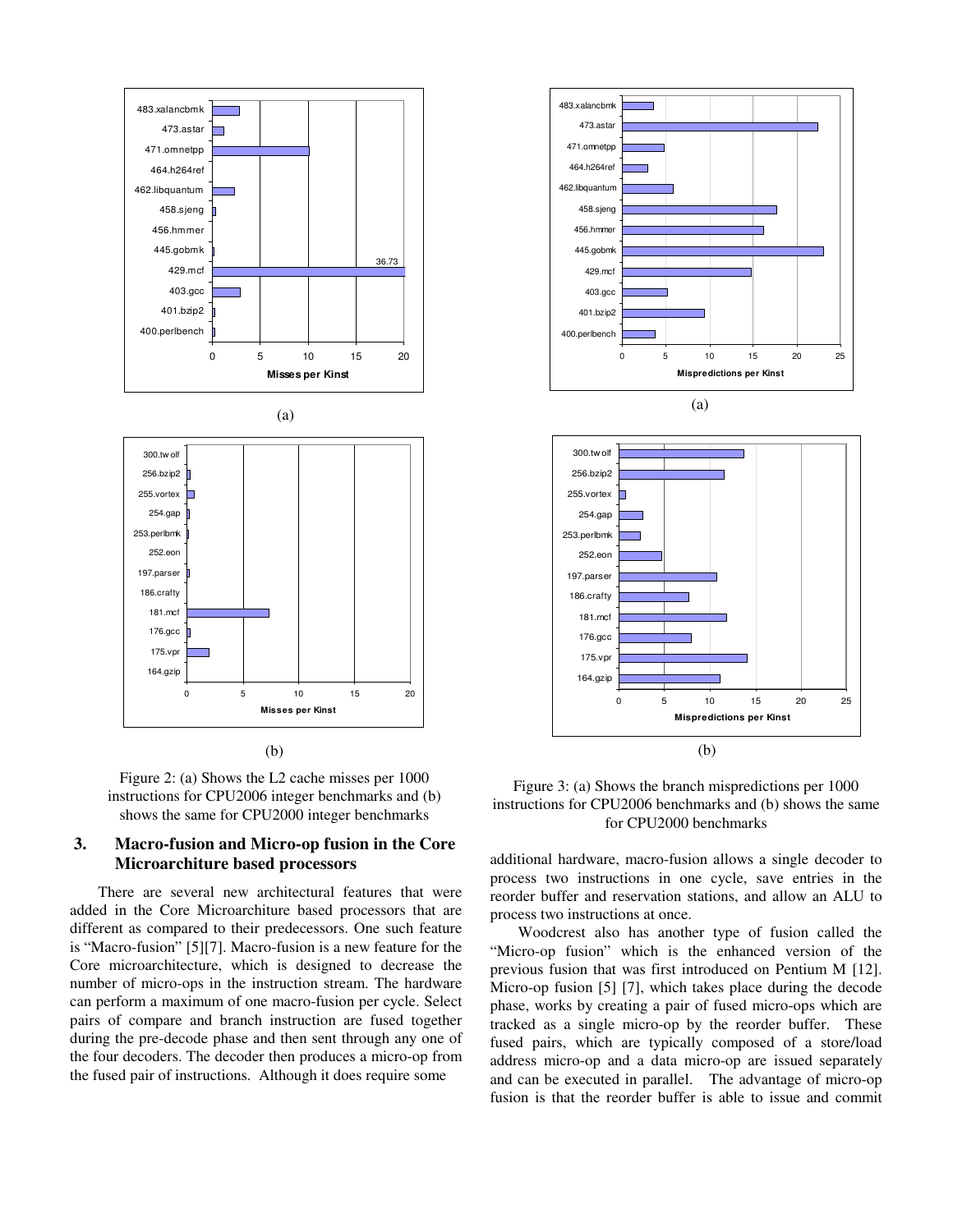more micro-ops. The remainder of this section describes the methodology of our experiment and then discusses the results.

# **3.1 Methodology**

The cycle count, total fusion (Macro and Micro-op fusion) and macro-fusion for the Core microarchitecture based processor (Woodcrest) were collected using performance counters while running the SPEC CPU2006 benchmarks. The configuration of the Woodcrest processor system is as follows: Tyan S5380 Motherboard with two Xeon 5160 CPUs running at 3.0GHz (although the workload is single threaded) with 4 1GB memory DIMMS at 667MHz. The benchmarks were compiled using Intel C Compiler for 32-bit applications, Version 9.1 and Intel Fortran Compiler for 32-bit applications, Version 9.1. Micro-op fusion was calculated by subtracting the number of macro-fused micro-ops from the total number of fused micro-ops. The time in cycles for the processor codenamed Yonah (Intel Core Duo T2500) which is the predecessor of Woodcrest was collected from results published on the SPEC CPU2006 website. The reason why we pick Yonah as our baseline is that it does not have macro-fusion and includes similar architectural features as Woodcrest [5][7]. NetBurst architecture based processor (Intel Pentium Extreme Edition 965) was used as the baseline for the micro-op fusion as well has macro-fusion studies since it does not have both the features and was compared to Woodcrest. The time in cycles for Netburst architecture was also calculated using data from the SPEC website. The number of cycles for each benchmark was calculated based on the runtime for that benchmark and the frequency of the machine. The increase in performance between machines was calculated by subtracting the number of cycles for the benchmark on the Woodcrest machine from the number of cycles on its predecessor and then dividing the result by the original number of cycles. This increase in performance was then used to correlate with the percentage of fused operations. The results of this experiment are discussed in the next subsection.

Table 3: Percentage of fused operations for integer programs of CPU2006

| <b>Benchmark</b> | Macro  | Micro  | Total  |
|------------------|--------|--------|--------|
| 400.perlbench    | 12.18% | 19.68% | 31.86% |
| 401.bzip2        | 11.84% | 18.95% | 30.79% |
| 403.gcc          | 16.18% | 18.39% | 34.57% |
| 429.mcf          | 13.93% | 21.40% | 35.33% |
| 445.gobmk        | 11.33% | 20.19% | 31.52% |
| 456.hmmer        | 0.13%  | 23.30% | 23.43% |
| 458.sieng        | 14.33% | 18.32% | 32.65% |
| 462.libquantum   | 1.59%  | 13.92% | 15.51% |
| 464.h264ref      | 1.51%  | 23.45% | 24.96% |
| 471.omnetpp      | 8.19%  | 23.87% | 32.06% |
| 473.astar        | 12.86% | 14.20% | 27.06% |
| 483.xalancbmk    | 15.98% | 21.12% | 37.10% |

### **3.2 Results**

Table 3 and Table 4 show the percentage of fused operations for the integer and floating benchmarks in the CPU2006 suite. We can see that the total fusion seen in integer benchmarks is much more than what is seen in the floating point benchmarks. Macro-fusion observed in floating point benchmarks is also drastically less than the integer benchmarks.

| Benchmark     | Macro | Micro  | Total  |
|---------------|-------|--------|--------|
| 416.gamess    | 2.18% | 23.58% | 25.76% |
| 433.milc      | 0.35% | 17.82% | 18.17% |
| 434.zeusmp    | 0.09% | 16.32% | 16.41% |
| 435.gromacs   | 0.71% | 15.58% | 16.29% |
| 436.cactusADM | 0.00% | 24.14% | 24.14% |
| 437.leslie3d  | 0.70% | 24.12% | 24.82% |
| 444.namd      | 0.36% | 10.02% | 10.38% |
| 447.dealll    | 8.03% | 22.98% | 31.01% |
| 450.soplex    | 5.10% | 13.59% | 18.69% |
| 453.povray    | 4.40% | 21.88% | 26.28% |
| 454.calculix  | 0.44% | 19.67% | 20.11% |
| 459.GemsFDTD  | 0.38% | 18.66% | 19.04% |
| 465.tonto     | 1.69% | 24.35% | 26.04% |
| 470.ibm       | 0.22% | 19.56% | 19.78% |

Table 4: Percentage of fused operations for floating point programs of CPU2006





Figure 4: Percentage increase in performance and the measured micro-op fusion for (a) CPU2006 integer benchmarks and (b) CPU2006 fp benchmarks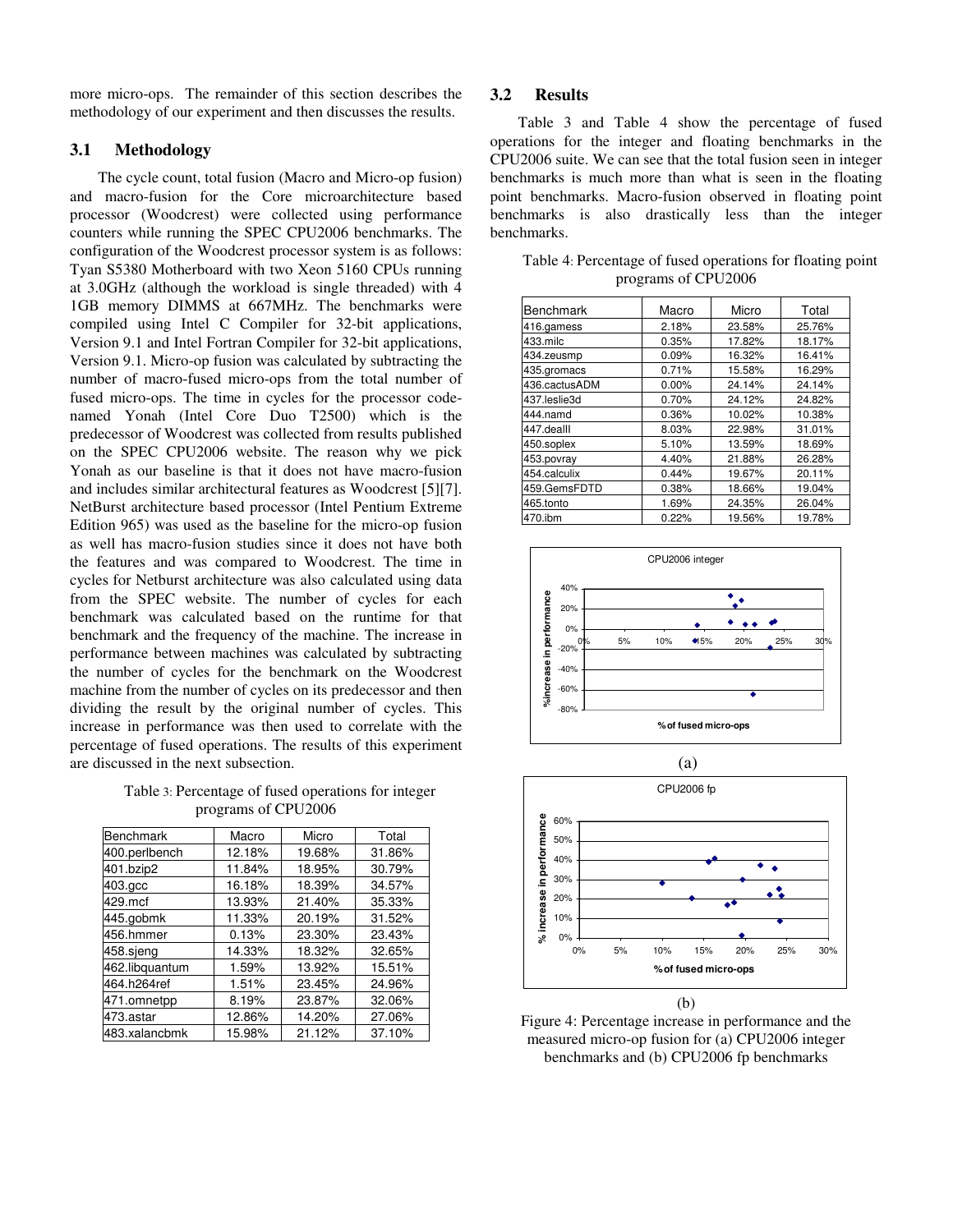# **Micro-op Fusion**

All of the floating point and integer benchmarks exhibit a high percentage (10-25%) of micro-fused micro-ops. However, in our study we did not find a strong correlation between the percentage increase in performance (calculated as described in Section 3.1) and the measured micro-op fusion. For this reason, the remainder of the fusion results will focus on macrofusion. Figure 4 (a) and (b) show the plots where we can see that the increase in performance does not correlate well with the percentage of fused micro-ops. For this analysis we used the increase in performance from the NetBurst architecture to the Core microarchitecture based processor.







Figure 5: Percentage of increase in performance and percentage fused macro-ops for Woodcrest over Yonah for (a) CPU2006 integer benchmarks and (b) CPU2006 floating point benchmarks.

#### **Macro-fusion**

Figure 5 shows the plot of percentage increase in performance and the percentage of macro-fused operations for Woodcrest over Yonah. As Table 2 indicates, the percentage of macrofused operations is below 3% for 11 of the 14 floating point benchmarks analyzed. When studying correlation between the increase in performance and macro-fusion, we found almost no correlation for the floating point benchmarks, which may be due to the low levels of macro-fusion exhibited by the floating point benchmarks. The percentage of macro-fused operations was considerably greater for the integer benchmarks with 9 of the 12 benchmarks exhibiting levels above 8% and show<br>strong correlation. To strengthen our analysis we did a To strengthen our analysis we did a similar experiment for Woodcrest over the NetBurst architecture based processor and the results are shown in Figure 6 (a) and (b).





(b)

Figure 6: Percentage of increase in performance and percentage fused macro-ops for Woodcrest over NetBurst architecture based processor for (a) CPU2006 integer benchmarks and (b) CPU2006 floating point benchmarks.

We see good correlation between macro-fusion and the increase in performance for integer benchmarks and very weak correlation for floating point.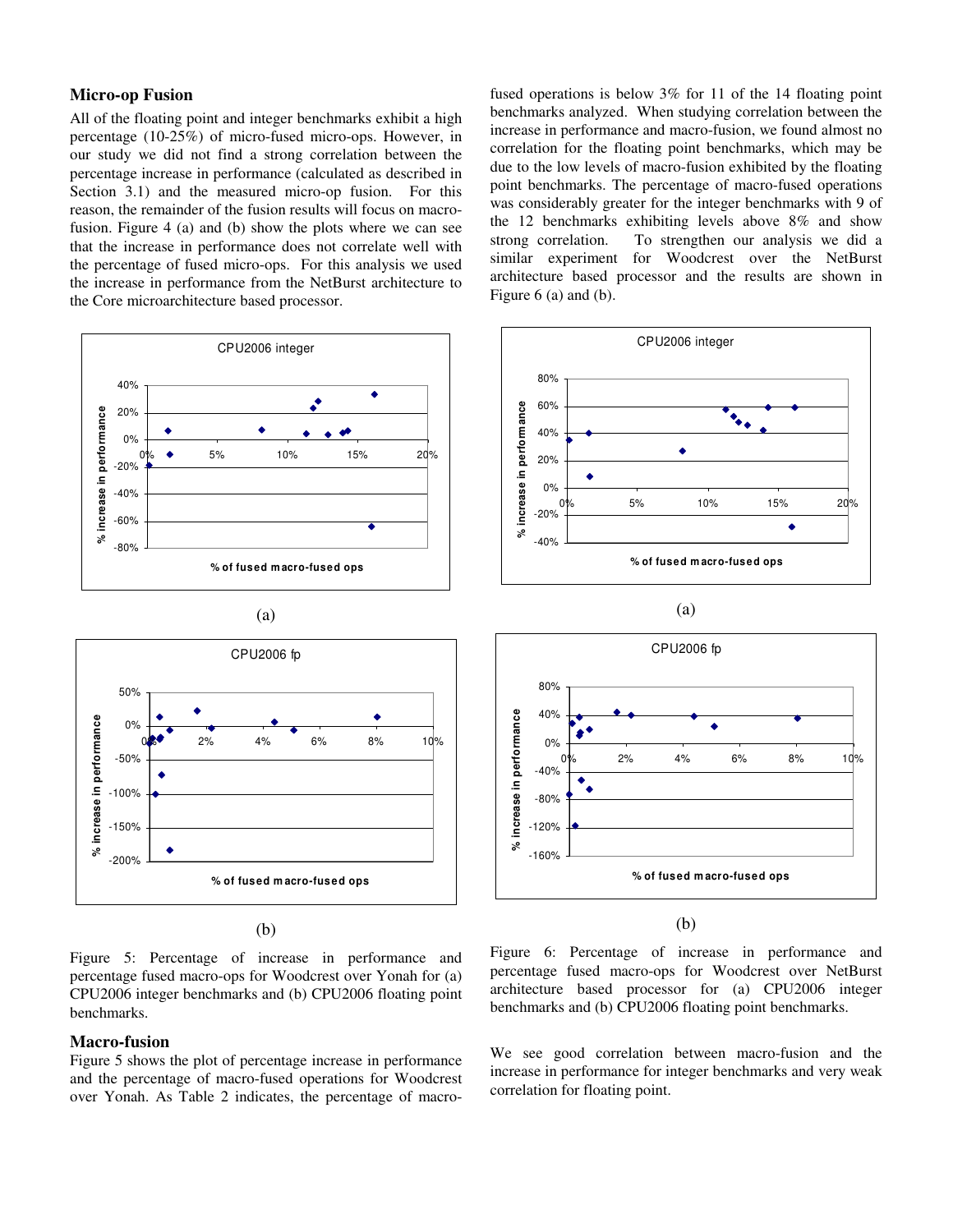We also analyze the data to see why the integer benchmarks have a higher percentage of macro-fused operations than the floating point benchmarks. Since macrofusion involves fusing a compare instruction with the following jump, we see if the percentage of branch instruction correlates with the percentage of macro-fused ops. Figure 7 shows the plot of this analysis with percentage of macro-fused ops against the percentage of branches within a benchmark for the SPEC CPU2006 integer benchmarks. We see a good correlation in Figure 7 and hence can conclude that the opportunity of macro-fusion offered by integer benchmarks is quite uniform and is directly proportional to the percentage of branch operations. There are however three benchmarks for which the correlation is quite weak, 456.hmmer, *462.libquantum* and *464.h264ref.*



Figure 7: Percentage of macro-fused operations and percentage of branch operations

## **4. Related Work**

New machines and new benchmarks often trigger characterization research analyzing performance characteristics and bottlenecks. Seshadri et.al [2] use program characteristics measured using performance counters to analyze the behavior of java server workloads on two different PowerPC processors. Luo et.al. [1] extend the work in [1] with the data measured on three different systems to characterize internet server benchmarks like SPEC Web99, Volanomark and SPECjbb2000. They also compared the characteristics of the internet servers with the compute intensive SPEC CPU2000 benchmarks to evaluate the impact of front-end and middle-tier servers on modern microprocessor architectures.

Bhargava et.al. [3] evaluate the effectiveness of the x86 architecture's multimedia extension set (MMX) on a set of benchmarks. They found that the range of speedup for the MMX version of the benchmarks ranged from less than 1 to 6.1. This work evaluates the new features added to x86 architecture and also gives an insight as to why there was an improvement in performance using the Intel VTune profiling tool.

There are numerous technically strong and resourceful editorials available on the World Wide Web. We referred to  $[5][6][7][8][9][10]$  for information about fusion. But as far as we know this paper is the first of its kind analyzing performance improvement of fusion using measurement on actual machines with and without fusion.

### **5. Conclusion**

Based on characterization of SPEC CPU benchmarks on the Woodcrest processor, the new generation of SPEC CPU benchmarks (CPU2006) stresses the L2 cache more than its predecessor CPU2000. This supports the current necessity for benchmarks based on trends seen in the latest processors which have large on die L2 caches. Since SPEC CPU suites contain real life applications, this result also suggests that the current compute intensive engineering and science applications show large data footprints. The increased stress on the L2 cache will benefit researchers who are looking for real-life, easy-to-run benchmarks which stress the memory hierarchy. However, we noticed that the behavior of branch operations has not changed significantly in the new applications.

The paper also analyzes the effect of a new feature called "Macro-fusion" and "Micro-op fusion" of the Woodcrest processor on its performance. We perform correlation analysis of the increase in performance of the SPEC CPU2006 benchmarks on a processor with both types of fused operations. The results of the correlation analysis showed that the increase in performance of Woodcrest over Yonah as well as NetBurst architecture correlated well with the amount of macro-fusion seen in the integer benchmarks of CPU2006. For floating benchmarks the amount of macro-fusion observed was very low and did not correlate well with the effective increase in performance. Although, we saw interesting results for macro-fusion, we did not find significant correlation between increase in performance and micro-op fusion. For future work, it will be interesting to see how the other new architecture features in the Woodcrest processor correlate with the increase in performance and quantify the contribution of each of them.

#### **Acknowledgments:**

The University of Texas researchers are supported in part by National Science Foundation under grant number 0429806 and an IBM University Partnership Award.

#### **REFERENCES**

- [1] Y. Luo, J. Rubio, L. John, P. Seshadri, and A. Mericas "Benchmarking Internet Servers on Superscalar Machines" IEEE Computer. pp 34-40. February 2003
- [2] P. Seshadri, A. Mericas "Workload Characterization of Multithreaded Java Servers on Two PowerPC Processors" 4th Annual IEEE International Workshop on Workload Characterization. pp 36-44. December 2001